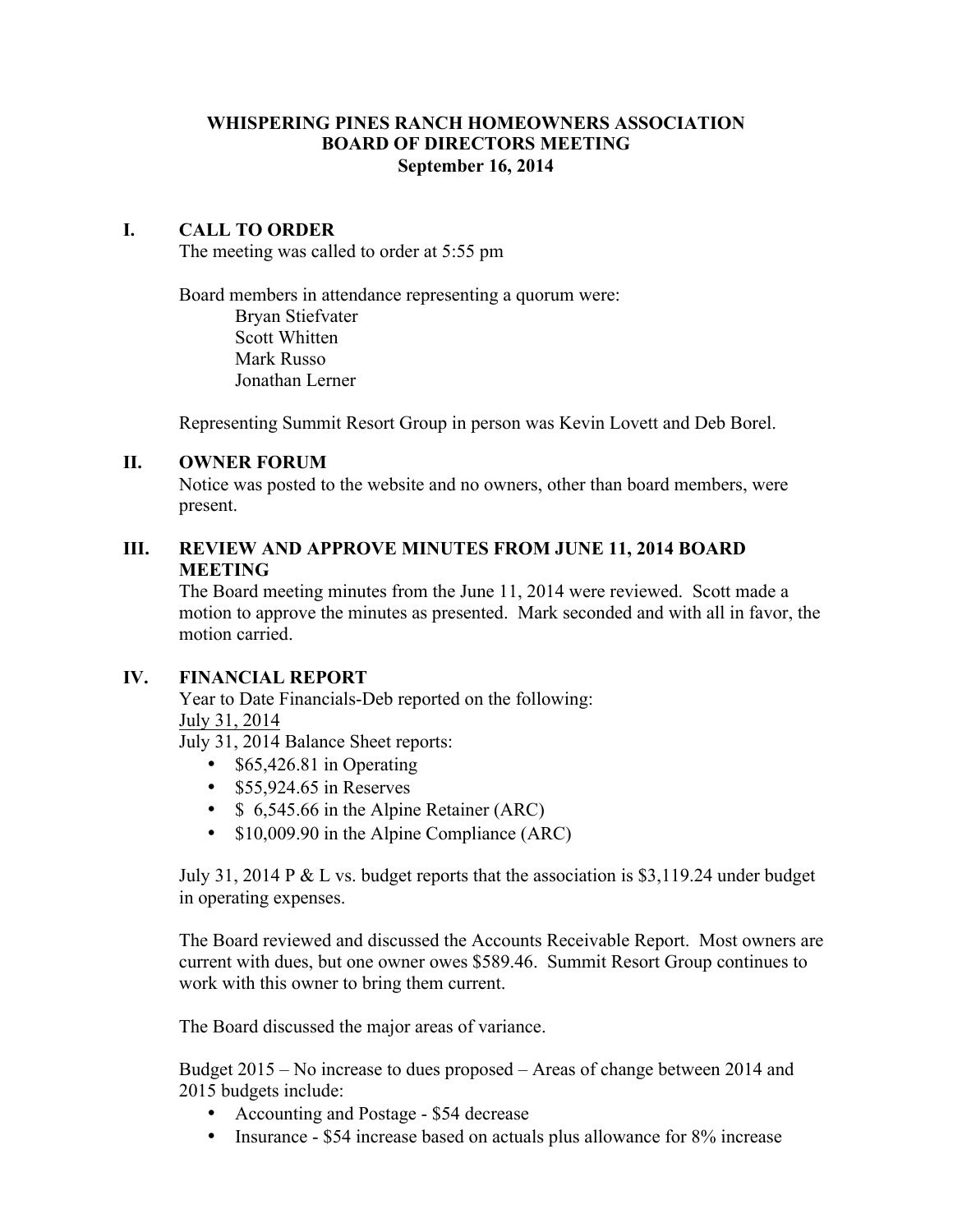• Trash – decrease per actuals – it was noted that trash revenue will remain the same.

Mark made a motion to approve the 2015 budget for presentation at the 2014 Annual meeting. Jonathan seconded and the motion carried.

# **V. MANAGING AGENTS REPORT**

## Completed Items

- Stop sign has been replaced on the corner of Forest Glen and WPR Road
- Stop sign post at the corner of Forest Glen and WPR was replaced
- New ARC has been formed:
	- o Jerry Westhoff Architect
	- o Tim Scanlan Member
	- o Jeff Walters Member
- ARC Fee Structure put into place
	- o New Construction
		- $\bullet$  \$1,500 Review Fee
		- \$3,000 Compliance Deposit
	- o Remodel / Additions
		- $\blacksquare$  \$1,000 Review Fee
		- $\bullet$  \$2,500 Compliance Deposit
	- o Landscaping
		- $\sim$  \$250 Review Fee
		- \$500 Compliance Deposit
	- o Deck Replacement or Addition
		- \$250 Review Fee
		- \$500 Compliance Deposit
	- o Painting / Fences
		- No fees

## Report Items

• Continue to call owners regarding weeds. Neils Lunceford has sprayed several lots. Owners will be rebilled.

## Pending Items

- Fall BBQ This will be discussed at the spring board meeting and will be planned for sometime in June.
- Irrigation Blow out

# **VI. RATIFY BOARD ACTIONS VIA EMAIL**

There have been no actions via email since the last Board Meeting.

## **VII. OLD BUSINESS**

A. Deb Borel gave the following ARC update:

- i. Swoll no update. In progress. Review and Compliance fees have been received.
- ii. Pfaff Job complete and compliance deposit has been returned.
- iii. Thompson / Wade In Progress Review and Compliance fees have been received.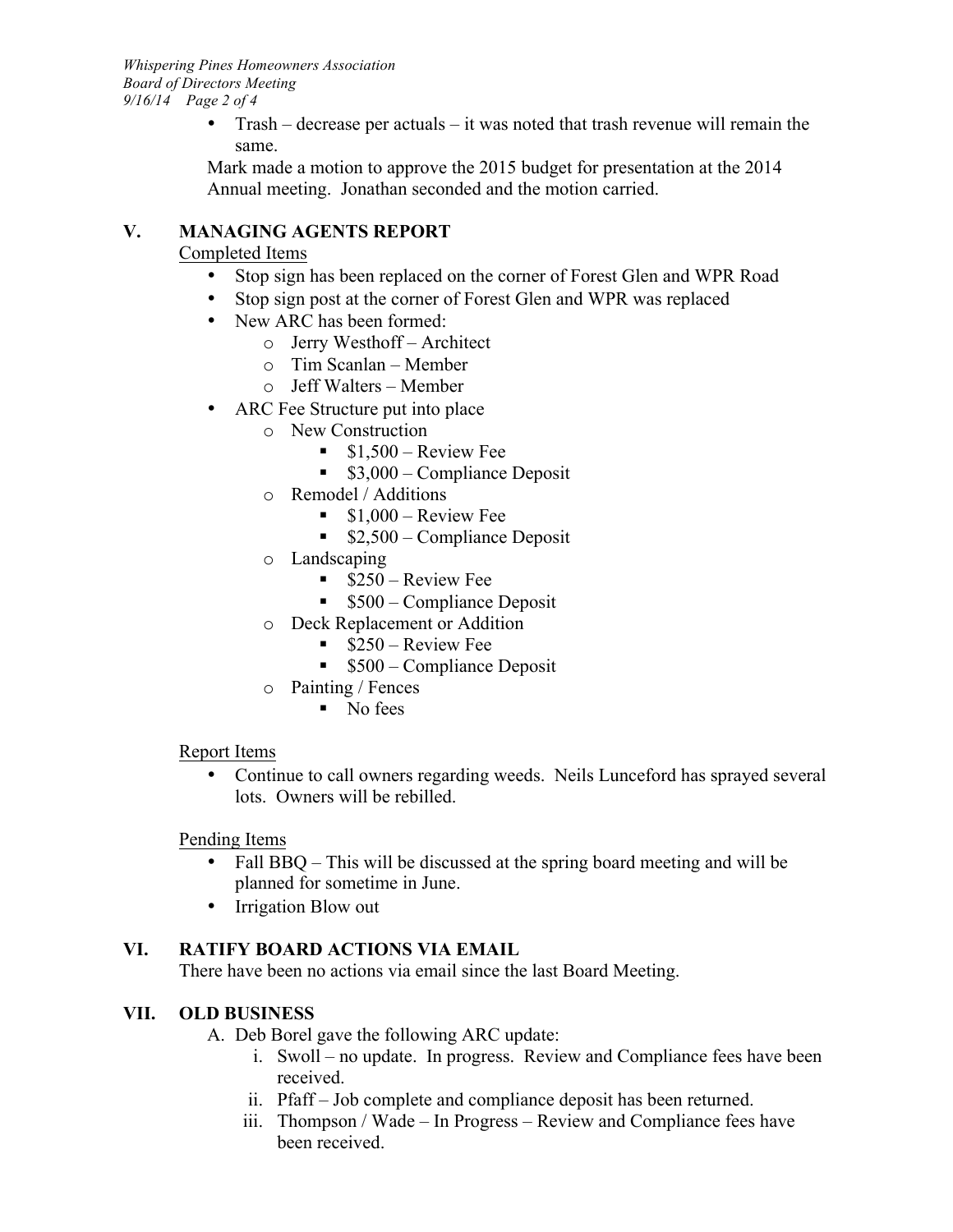- iv. Shumacher No update
- v. Snyder Remodel Final Approval granted In Progress
- vi. Bailey (22 LC) Landscape Approval has been granted. Fees collected
- vii. Hicks (64 SP) Landscape fees collected Approval granted.
- viii. Rubenstein  $(12 LC)$  step repair and hot tub install Approval granted. No fee required.
- ix. Morano (84 SP) Greenhouse removed from common area.
- x. Miller  $(223T)$  New construction still working with ARC through the process. Fees collected.
- xi. Eisemann (20 BC) Landscape fees collected and plan approved
- xii. Re-stain requests All approved
	- 1. 21 BC
	- 2. 47 LC
	- 3. 29 GP
	- 4. 86 CV
	- 5. 10 BC
	- 6. 47 LC
- xiii. Fence Requests All approved
	- 1. 20 MD
	- 2. 44 CV
- B. Landscape committee report
	- i. Mailbox Shelters The board reviewed bids for the installation of structures to partially cover the mailboxes. Scott made a motion to hire Alpine Craftsman for \$21,000 to construct the two structures with the addition of 4 feet to the top mailbox cluster for future mailbox addition if necessary. Mark seconded and the motion carried. Deb will contact Doug Jackson, the architect that drew up the plans, to have him edit the upper cluster structure with the addition of the 4 feet. This expense will be expensed from Reserves.
- C. Road Update In Dave Hammer's absence, Deb reported that the County has still not accepted Telluride or Mule Deer. There will be work around the manholes per County request. Deb will confirm with Dave that there will be work done around the manhole on Mule Deer.
- D. Trees behind homes on Legend Circle The board reviewed the bid to remove the fallen trees behind the homes on Legend. Scott made a motion to have the four fallen trees removed from behind the homes on Legend. Bryan seconded and the motion carried. Bobby Cat, tree removal company, will be asked to mark all trees in that area that he recommends be removed. SRG will get a bid from Alpine Tree Service and Bobby Cat for removal.
- E. The Board discussed adding a soccer field or volleyball net to the park area and agreed that no sports field would be added to the park.
- F. Upgrading the paths in the park will be discussed in the spring.

#### **VIII. NEW BUSINESS**

A. Annual Meeting – The Board reviewed the annual meeting notice that will be sent to owners on September 25. The 2015 preliminary budget will be added to the notice.